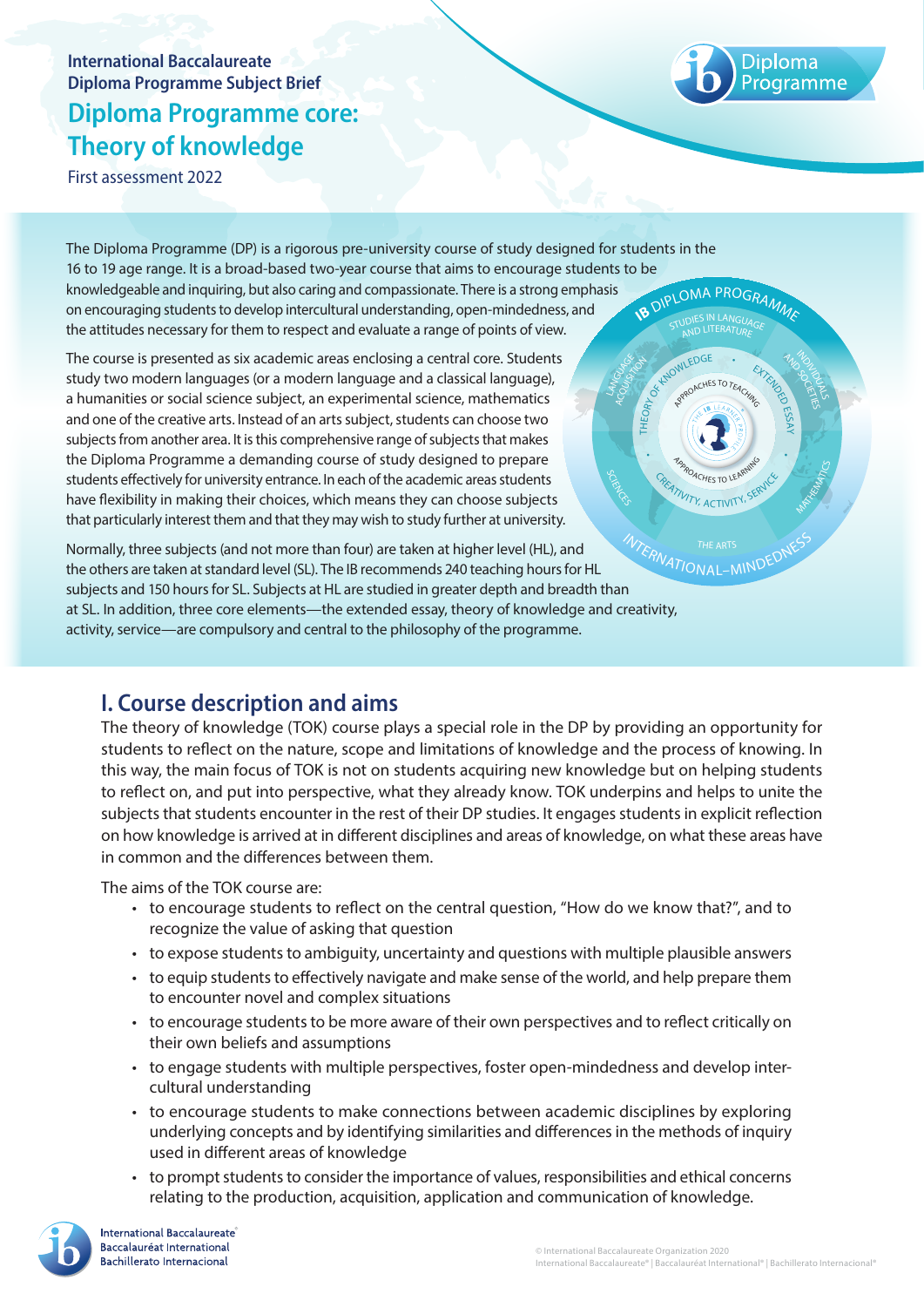# **II. Curriculum model overview**

| <b>Course elements</b>                                                                                                                                                                                                                                                                                                               | <b>Minimum</b><br>teaching hours |
|--------------------------------------------------------------------------------------------------------------------------------------------------------------------------------------------------------------------------------------------------------------------------------------------------------------------------------------|----------------------------------|
| <b>Core theme: Knowledge and the knower</b><br>This theme provides an opportunity for students to reflect on themselves as knowers and<br>thinkers, and on the different communities of knowers to which we belong.<br><b>Optional themes</b><br>Students are required to study two optional themes from the following five options. | 32                               |
| Knowledge and technology<br>$\bullet$<br>Knowledge and language<br>$\bullet$<br>Knowledge and politics<br>Knowledge and religion<br>$\bullet$<br>Knowledge and indigenous societies<br>$\bullet$                                                                                                                                     |                                  |
| <b>Areas of knowledge</b><br>Students are required to study the following <b>five</b> areas of knowledge.<br>History<br>$\bullet$<br>The human sciences<br>The natural sciences<br>The arts<br><b>Mathematics</b>                                                                                                                    | 50                               |

## **III. Assessment model**

Students are required to complete **two** assessment tasks for TOK.

- Theory of knowledge exhibition
- Theory of knowledge essay on a prescribed title

### **Assessment objectives**

Having completed the TOK course, students should be able to:

- demonstrate TOK thinking through the critical examination of knowledge questions
- identify and explore links between knowledge questions and the world around us
- identify and explore links between knowledge questions and areas of knowledge
- develop relevant, clear and coherent arguments
- use examples and evidence effectively to support a discussion
- demonstrate awareness and evaluation of different points of view
- consider the implications of arguments and conclusions.